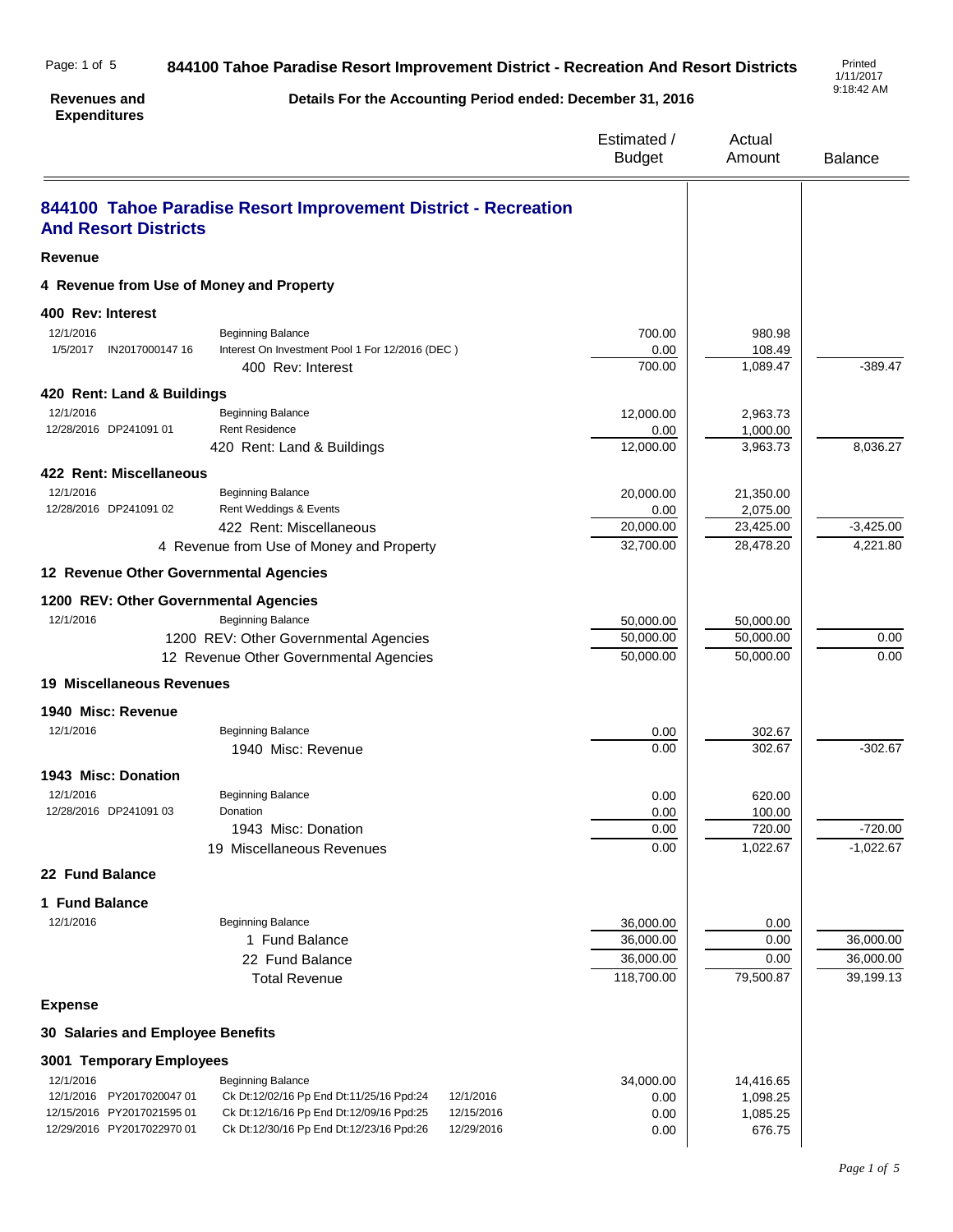## Page: 2 of 5

## **844100 Tahoe Paradise Resort Improvement District - Recreation And Resort Districts**

1/11/2017 9:18:42 AM

#### **Revenues and Expenditures**

# **Details For the Accounting Period ended: December 31, 2016**

Estimated /

Actual

|                                     |                                                                     | <b>Budget</b> | Amount    | <b>Balance</b> |
|-------------------------------------|---------------------------------------------------------------------|---------------|-----------|----------------|
|                                     | 3001 Temporary Employees                                            | 34,000.00     | 17,276.90 | 16,723.10      |
| 3021 O.A.S.D.I.                     | <b>Employer Share</b>                                               |               |           |                |
| 12/1/2016                           | <b>Beginning Balance</b>                                            | 2,108.00      | 893.83    |                |
| 12/1/2016 PY2017020048 01           | Ck Dt:12/02/16 Pp End Dt:11/25/16 Ppd:24<br>12/1/2016               | 0.00          | 68.09     |                |
| 12/15/2016 PY2017021596 01          | Ck Dt:12/16/16 Pp End Dt:12/09/16 Ppd:25<br>12/15/2016              | 0.00          | 67.29     |                |
| 12/29/2016 PY2017022971 01          | Ck Dt:12/30/16 Pp End Dt:12/23/16 Ppd:26<br>12/29/2016              | 0.00          | 41.96     |                |
|                                     | 3021 O.A.S.D.I.<br><b>Employer Share</b>                            | 2,108.00      | 1,071.17  | 1,036.83       |
| 3022 Medi Care                      | <b>Employer Share</b>                                               |               |           |                |
| 12/1/2016                           | <b>Beginning Balance</b>                                            | 493.00        | 209.04    |                |
| 12/1/2016 PY2017020049 01           | Ck Dt:12/02/16 Pp End Dt:11/25/16 Ppd:24<br>12/1/2016               | 0.00          | 15.92     |                |
| 12/15/2016 PY2017021597 01          | Ck Dt:12/16/16 Pp End Dt:12/09/16 Ppd:25<br>12/15/2016              | 0.00          | 15.74     |                |
| 12/29/2016 PY2017022972 01          | Ck Dt:12/30/16 Pp End Dt:12/23/16 Ppd:26<br>12/29/2016              | 0.00          | 9.82      |                |
|                                     | 3022 Medi Care<br><b>Employer Share</b>                             | 493.00        | 250.52    | 242.48         |
|                                     | 3041 Unemployment Insurance Employer Share                          |               |           |                |
| 12/1/2016                           | <b>Beginning Balance</b>                                            | 1,306.00      | 372.05    |                |
| 12/1/2016 PY2017020050 01           | Ck Dt:12/02/16 Pp End Dt:11/25/16 Ppd:24<br>12/1/2016               | 0.00          | 3.76      |                |
|                                     | 3041 Unemployment Insurance Employer Share                          | 1,306.00      | 375.81    | 930.19         |
| 3060 Workers' Compensation          | <b>Employer Share</b>                                               |               |           |                |
| 12/1/2016                           | <b>Beginning Balance</b>                                            | 1,805.00      | 0.00      |                |
|                                     | 3060 Workers' Compensation<br><b>Employer Share</b>                 | 1,805.00      | 0.00      | 1,805.00       |
|                                     |                                                                     | 39,712.00     | 18,974.40 | 20,737.60      |
|                                     | 30 Salaries and Employee Benefits                                   |               |           |                |
| <b>40 Services and Supplies</b>     |                                                                     |               |           |                |
|                                     | 4040 Telephone Company Vendor Payments                              |               |           |                |
| 12/1/2016                           | <b>Beginning Balance</b>                                            | 744.00        | 259.29    |                |
| 12/19/2016 TPID20170063 01          | Tpid Park Phone Acct. 287268644759 At&t Mobility Ii, Llc 12/19/2016 | 0.00          | 64.90     | 419.81         |
|                                     | 4040 Telephone Company Vendor Payments                              | 744.00        | 324.19    |                |
| 4081 Paper Goods                    |                                                                     |               |           |                |
| 12/1/2016                           | <b>Beginning Balance</b>                                            | 100.00        | 0.00      |                |
|                                     | 4081 Paper Goods                                                    | 100.00        | 0.00      | 100.00         |
| 4082 Household Exp: Other           |                                                                     |               |           |                |
| 12/1/2016                           | <b>Beginning Balance</b>                                            | 100.00        | 0.00      |                |
|                                     | 4082 Household Exp: Other                                           | 100.00        | 0.00      | 100.00         |
| 4085 Refuse Disposal                |                                                                     |               |           |                |
| 12/1/2016                           | <b>Beginning Balance</b>                                            | 1,500.00      | 1,080.62  |                |
|                                     | 4085 Refuse Disposal                                                | 1,500.00      | 1,080.62  | 419.38         |
| 4100 Insurance: Premium             |                                                                     |               |           |                |
| 12/1/2016                           | <b>Beginning Balance</b>                                            | 5,507.00      | 7,321.96  |                |
|                                     | 4100 Insurance: Premium                                             | 5,507.00      | 7,321.96  | $-1,814.96$    |
| 4140 Maint: Equipment               |                                                                     |               |           |                |
| 12/1/2016                           | <b>Beginning Balance</b>                                            | 1,000.00      | 85.68     |                |
|                                     | 4140 Maint: Equipment                                               | 1,000.00      | 85.68     | 914.32         |
| 4145 Maintenance: Equipment Parts   |                                                                     |               |           |                |
| 12/1/2016                           | <b>Beginning Balance</b>                                            | 0.00          | 39.13     |                |
|                                     | 4145 Maintenance: Equipment Parts                                   | 0.00          | 39.13     | $-39.13$       |
| 4180 Maint: Building & Improvements |                                                                     |               |           |                |
| 12/1/2016                           | <b>Beginning Balance</b>                                            | 6,000.00      | 109.18    |                |
|                                     | 4180 Maint: Building & Improvements                                 | 6,000.00      | 109.18    | 5,890.82       |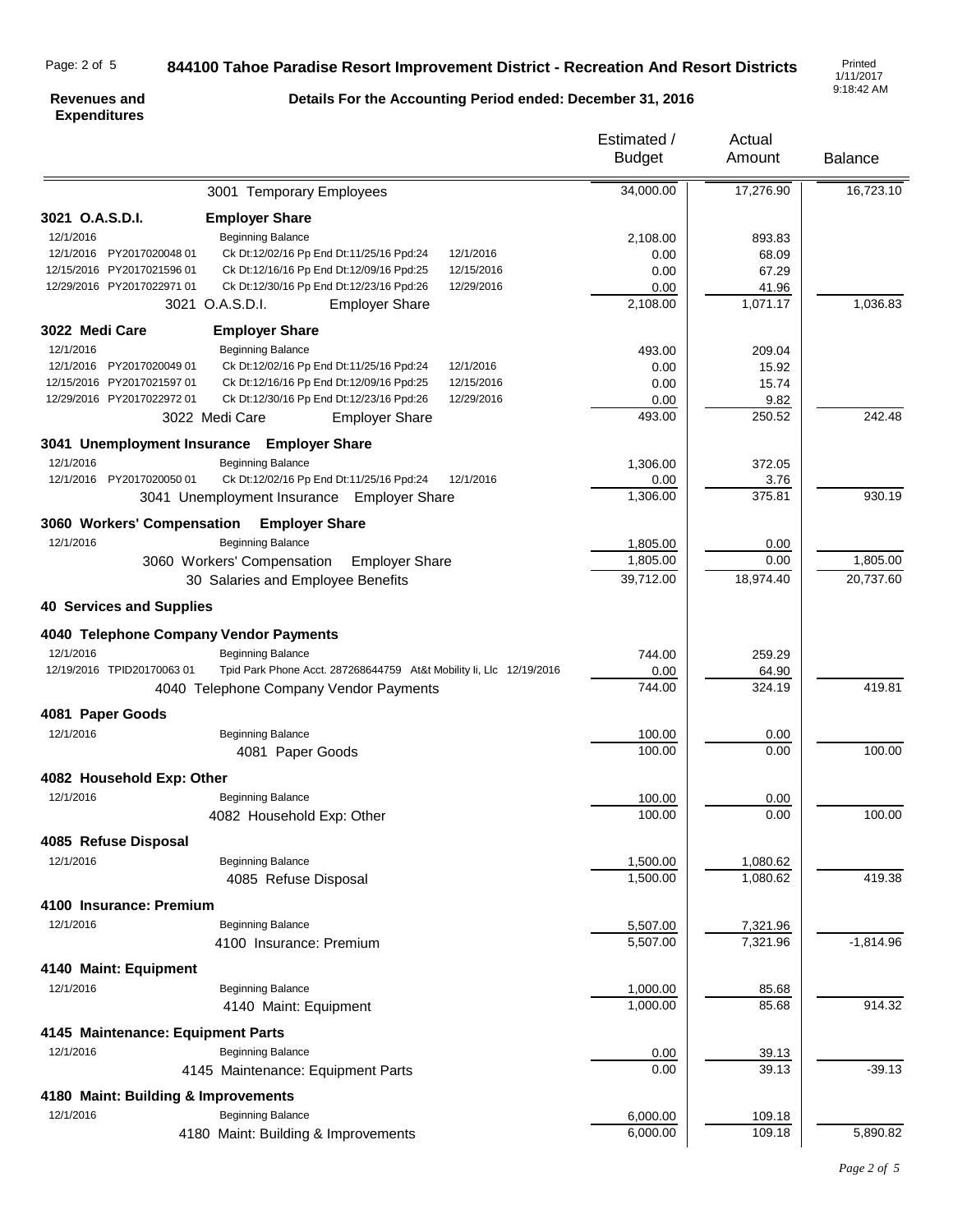## Page: 3 of 5

## **844100 Tahoe Paradise Resort Improvement District - Recreation And Resort Districts**

1/11/2017 9:18:42 AM

#### **Revenues and Expenditures**

# **Details For the Accounting Period ended: December 31, 2016**

|                                          |                                                                                       | Estimated /<br><b>Budget</b> | Actual<br>Amount | <b>Balance</b> |
|------------------------------------------|---------------------------------------------------------------------------------------|------------------------------|------------------|----------------|
| 4183 Maint: Grounds                      |                                                                                       |                              |                  |                |
| 12/1/2016                                | <b>Beginning Balance</b>                                                              | 5,000.00                     | 8,138.85         |                |
| 12/19/2016 TPID20170059 01               | Tpid Mastercard Acct. 5472193000009846 Bank Of The West<br>12/19/2016                 | 0.00                         | 616.63           |                |
| 12/19/2016 TPID20170061 01               | Tpid Electric Wire/Fish Tape Id 11236 Tahoe Valley Electric Supply, Inc<br>12/19/2016 | 0.00                         | 151.03           |                |
| 12/19/2016 TPID20170062 01               | Tpid Water Line & Freeze Shelter 05t1433 Cha Dor Realty 12/19/2016                    | 0.00                         | 563.69           |                |
| 12/19/2016 TPID20170065 01               | Tpid Hot Tap For Bypass Inv. 101416 Thomas Haen Company, Inc.<br>12/19/2016           | 0.00                         | 735.00           |                |
| 12/19/2016 TPID20170066 01               | Tpid Plumbing Labor, 14 Hrs X \$50. Tim Hubberts 12/19/2016                           | 0.00                         | 700.00           |                |
|                                          | 4183 Maint: Grounds                                                                   | 5,000.00                     | 10,905.20        | $-5,905.20$    |
| 4196 Maintenance: Treatment Plant 2      |                                                                                       |                              |                  |                |
| 12/1/2016                                | <b>Beginning Balance</b>                                                              | 300.00                       | 0.00             |                |
|                                          | 4196 Maintenance: Treatment Plant 2                                                   | 300.00                       | 0.00             | 300.00         |
| 4197 Maintenance Building: Supplies      |                                                                                       |                              |                  |                |
| 12/1/2016                                | <b>Beginning Balance</b>                                                              | 5,600.00                     | 1,455.62         |                |
| 12/19/2016 TPID20170069 01               | Tpid Rpr Water Line Leaks Pd Nelligan Ck 172 Peter J Nelligan<br>12/19/2016           | 0.00                         | 100.00           |                |
| 12/19/2016 TPID20170070 01               | Tpid Electrical Wire By Cardinale Visa 0264 Joseph Cardinale<br>12/19/2016            | 0.00                         | 79.83            |                |
|                                          | 4197 Maintenance Building: Supplies                                                   | 5,600.00                     | 1,635.45         | 3,964.55       |
| 4220 Memberships                         |                                                                                       |                              |                  |                |
| 12/1/2016                                | <b>Beginning Balance</b>                                                              | 600.00                       | 431.42           |                |
|                                          | 4220 Memberships                                                                      | 600.00                       | 431.42           | 168.58         |
| 4260 Office Expense                      |                                                                                       |                              |                  |                |
| 12/1/2016                                | <b>Beginning Balance</b>                                                              | 500.00                       | 59.92            |                |
|                                          | 4260 Office Expense                                                                   | 500.00                       | 59.92            | 440.08         |
| 4261 Postage                             |                                                                                       |                              |                  |                |
| 12/1/2016                                | <b>Beginning Balance</b>                                                              | 25.00                        | 34.00            |                |
|                                          | 4261 Postage                                                                          | 25.00                        | 34.00            | $-9.00$        |
| 4266 Printing / Duplicating Services     |                                                                                       |                              |                  |                |
| 12/1/2016                                | Beginning Balance                                                                     | 250.00                       | 26.40            |                |
|                                          | 4266 Printing / Duplicating Services                                                  | 250.00                       | 26.40            | 223.60         |
| 4300 Professional & Specialized Services |                                                                                       |                              |                  |                |
| 12/1/2016                                | <b>Beginning Balance</b>                                                              | 2,000.00                     | 0.00             |                |
|                                          | 4300 Professional & Specialized Services                                              | 2,000.00                     | 0.00             | 2,000.00       |
| 4303 Road Maint & Construction           |                                                                                       |                              |                  |                |
| 12/1/2016                                | <b>Beginning Balance</b>                                                              | 1,000.00                     | 0.00             |                |
|                                          | 4303 Road Maint & Construction                                                        | 1,000.00                     | 0.00             | 1,000.00       |
| 4400 Publication & Legal Notices         |                                                                                       |                              |                  |                |
| 12/1/2016                                | <b>Beginning Balance</b>                                                              | 200.00                       | 51.25            |                |
|                                          | 4400 Publication & Legal Notices                                                      | 200.00                       | 51.25            | 148.75         |
| 4420 Rent & Lease: Equipment             |                                                                                       |                              |                  |                |
| 12/1/2016                                | <b>Beginning Balance</b>                                                              | 1,000.00                     | 1,101.80         |                |
| 12/19/2016 TPID20170060 01               | Tpid Chemical Toilet Inv. 1139584 Walter Ofdenkamp, Inc. 12/19/2016                   | 0.00                         | 117.74           |                |
|                                          | 4420 Rent & Lease: Equipment                                                          | 1,000.00                     | 1,219.54         | $-219.54$      |
| 4460 Equip: Small Tools & Instruments    |                                                                                       |                              |                  |                |
| 12/1/2016                                | <b>Beginning Balance</b>                                                              | 500.00                       | 0.00             |                |
|                                          | 4460 Equip: Small Tools & Instruments                                                 | 500.00                       | 0.00             | 500.00         |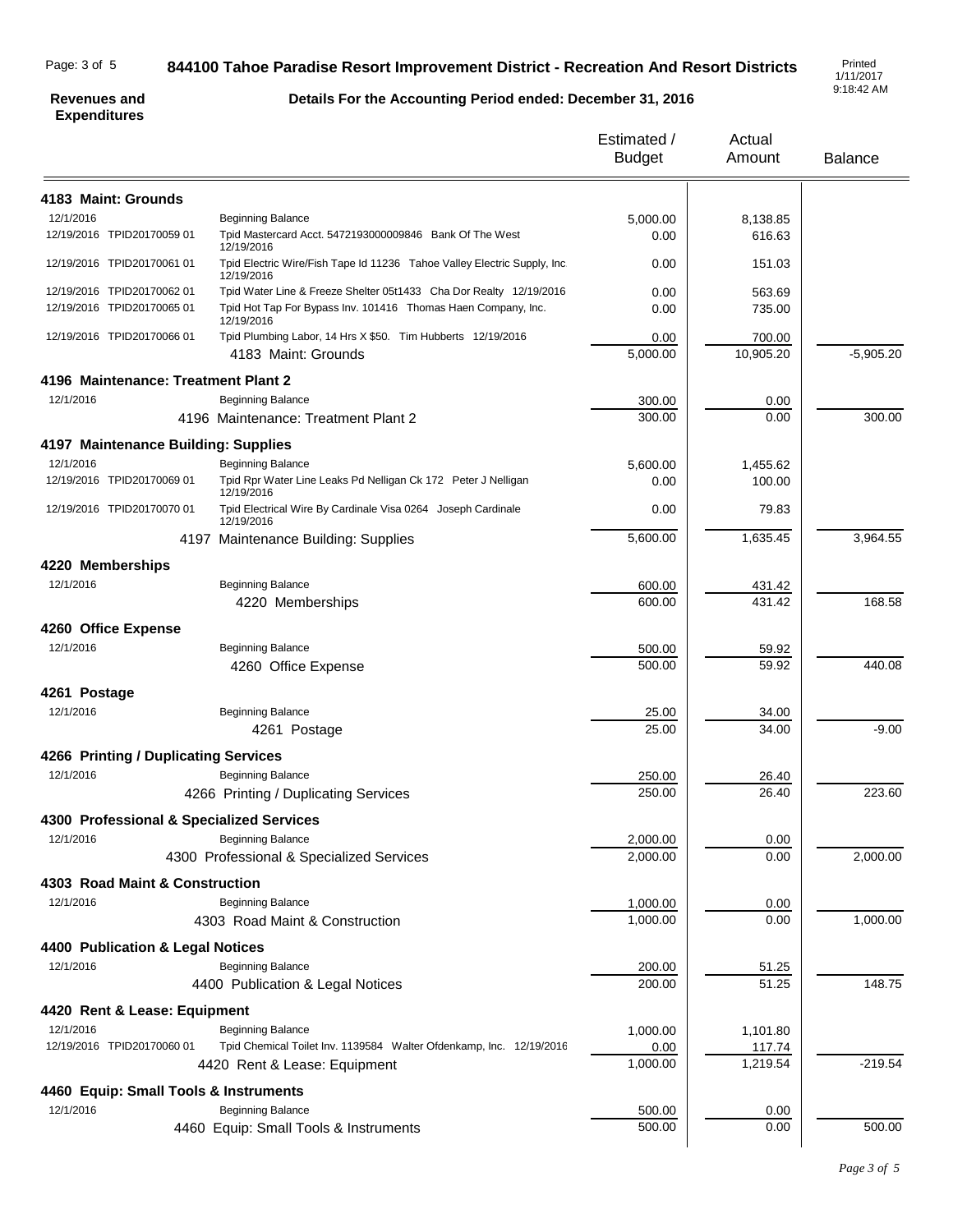## 844100 Tahoe Paradise Resort Improvement District - Recreation And Resort Districts

1/11/2017 9:18:42 AM

## **Revenues and Expenditures**

## **Details For the Accounting Period ended: December 31, 2016**

|                                           |                                                                                                 | Estimated /<br><b>Budget</b> | Actual<br>Amount | <b>Balance</b> |
|-------------------------------------------|-------------------------------------------------------------------------------------------------|------------------------------|------------------|----------------|
| 4500 Special Dept Expense                 |                                                                                                 |                              |                  |                |
| 12/1/2016                                 | <b>Beginning Balance</b>                                                                        | 1,000.00                     | 230.64           |                |
|                                           | 4500 Special Dept Expense                                                                       | 1,000.00                     | 230.64           | 769.36         |
| 4574 Road: Salt & Sand - Snow Removal     |                                                                                                 |                              |                  |                |
| 12/1/2016                                 | <b>Beginning Balance</b>                                                                        | 2,000.00                     | 0.00             |                |
|                                           | 4574 Road: Salt & Sand - Snow Removal                                                           | 2,000.00                     | 0.00             | 2,000.00       |
| 4600 Transportation & Travel              |                                                                                                 |                              |                  |                |
| 12/1/2016                                 | <b>Beginning Balance</b>                                                                        | 250.00                       | 0.00             |                |
|                                           | 4600 Transportation & Travel                                                                    | 250.00                       | 0.00             | 250.00         |
| 4606 Fuel Purchases                       |                                                                                                 |                              |                  |                |
| 12/1/2016                                 | <b>Beginning Balance</b>                                                                        | 1,000.00                     | 49.61            |                |
|                                           | 4606 Fuel Purchases                                                                             | 1,000.00                     | 49.61            | 950.39         |
| 4620 Utilities                            |                                                                                                 |                              |                  |                |
| 12/1/2016                                 | <b>Beginning Balance</b>                                                                        | 5,000.00                     | 2,058.58         |                |
| 12/19/2016 TPID20170064 01                | Tpid Gas (REC HALL) Acct. 141-1225838-001 Southwest Gas<br>Corporation 12/19/2016               | 0.00                         | 61.67            |                |
| 12/19/2016 TPID20170067 01                | Tpid Electric(RIVER PUMP) Acct. 88543389 California Pacific Electric<br>Company, Llc 12/19/2016 | 0.00                         | 19.79            |                |
| 12/19/2016 TPID20170068 01                | Tpid Electric (REC HALL) Acct. 88543715 California Pacific Electric<br>Company, Llc 12/19/2016  | 0.00                         | 46.08            |                |
|                                           | 4620 Utilities                                                                                  | 5,000.00                     | 2,186.12         | 2,813.88       |
|                                           | 40 Services and Supplies                                                                        | 41,176.00                    | 25,790.31        | 15,385.69      |
| 50 Other Charges                          |                                                                                                 |                              |                  |                |
| 5180 Tax & Assessments                    |                                                                                                 |                              |                  |                |
| 12/1/2016                                 | <b>Beginning Balance</b>                                                                        | 0.00                         | 556.00           |                |
|                                           | 5180 Tax & Assessments                                                                          | 0.00                         | 556.00           | $-556.00$      |
|                                           | 50 Other Charges                                                                                | 0.00                         | 556.00           | $-556.00$      |
| <b>60 Fixed Assets</b>                    |                                                                                                 |                              |                  |                |
| 6020 Fixed Asset: Building & Improvements |                                                                                                 |                              |                  |                |
| 12/1/2016                                 | <b>Beginning Balance</b>                                                                        | 37,812.00                    | 0.00             |                |
|                                           | 6020 Fixed Asset: Building & Improvements                                                       | 37,812.00                    | 0.00             | 37,812.00      |
| 6040 Fixed Asset: Equipment               |                                                                                                 |                              |                  |                |
| 12/1/2016                                 | <b>Beginning Balance</b>                                                                        | 0.00                         | 2,150.00         |                |
|                                           | 6040 Fixed Asset: Equipment                                                                     | 0.00                         | 2,150.00         | $-2,150.00$    |
|                                           | 60 Fixed Assets                                                                                 | 37,812.00                    | 2,150.00         | 35,662.00      |
|                                           | <b>Total Expense</b>                                                                            | 118,700.00                   | 47,470.71        | 71,229.29      |
|                                           | 844100 Tahoe Paradise Resort Improvement District - Recreation And Resort<br><b>Districts</b>   | 0.00                         | 32,030.16        | 32,030.16      |
|                                           |                                                                                                 |                              |                  |                |